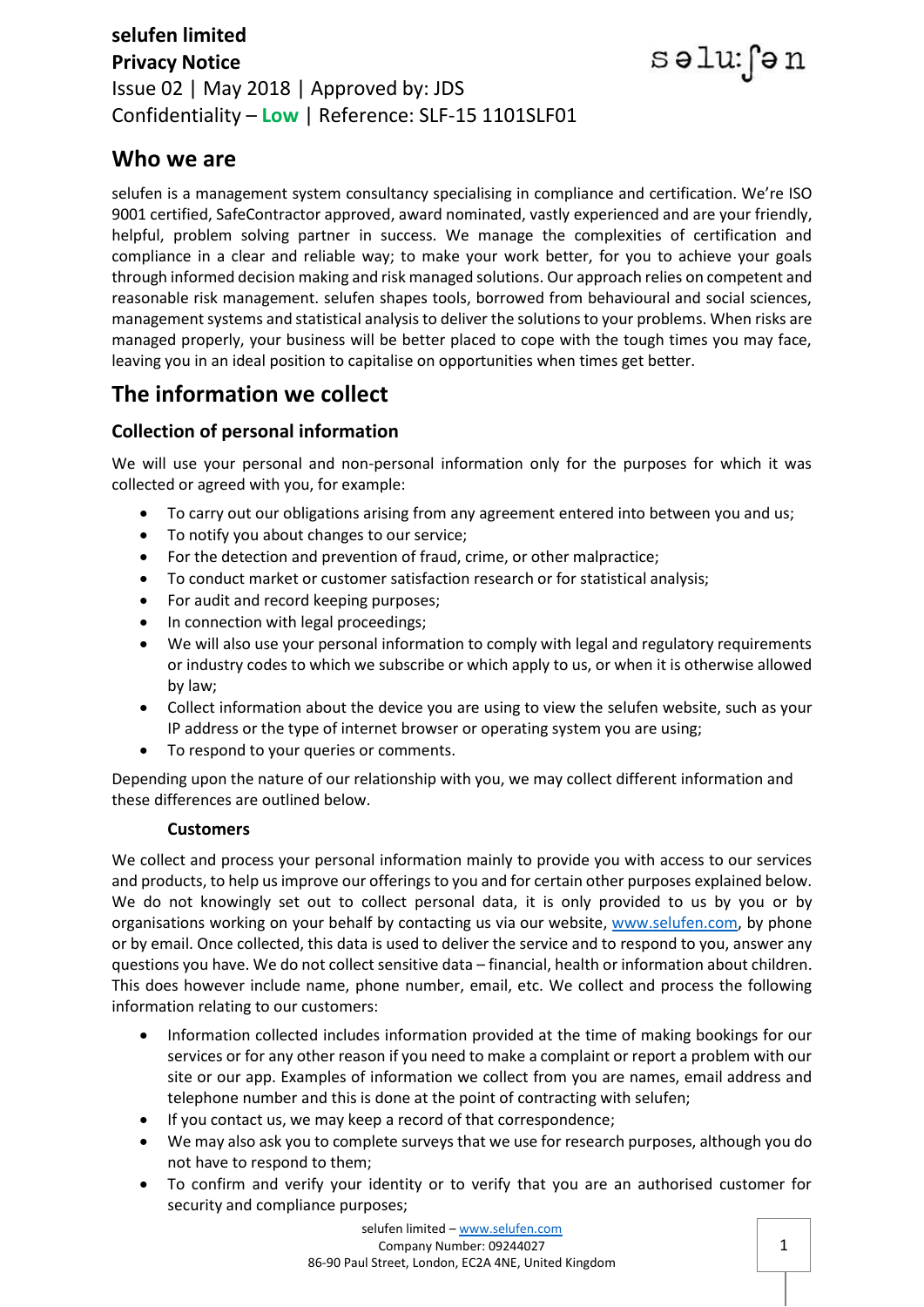### **selufen limited Privacy Notice** Issue 02 | May 2018 | Approved by: JDS Confidentiality – **Low** | Reference: SLF-15 1101SLF01

 Additionally, we may collect non-personal information such as geographical location. This is collected as part of the services we provide and are not held for any other purpose. You cannot be identified from this information and it is only used to assist us in providing an effective service.

səlu: fən

### **Employees and Personnel**

We will collect information relevant to our legal obligations as an employer and as part of our contractual obligations and may include your name, phone number and email, in addition to date of birth, initials, NI number, UTR and bank details and information relating to criminal convictions, health related data, gender and photo. Consent will be obtained for the processing of any sensitive data.

### **Suppliers**

We will collect information relevant to our status as a customer of yours and may include your name, phone number and email, in addition to address, bank account details and information relating to the services and products you provide us. Where the supply of a service is integrated into our service offerings, we may also include your photo. Consent will be obtained for the processing of any sensitive data.

### **Why we need it**

We need to know your personal data in order to reply to you and provide you with services. We will not collect any personal data from you which we do not need to provide and oversee this service to you. The lawful basis for processing data identified by selufen includes:

- Legal obligations (for example, as an employer or as part of obligations with regards to HMRC);
- Performance of a contract (especially with regards to our customers and our suppliers);
- Legitimate interest (such as when we ask for your feedback or advice on how to continually improve);
- Consent (only used when sensitive information is required to be processed by us);
- Vital interests (in relation to the health and safety of our personnel).

### **What we do with it**

The personal data we process is processed and hosted in the UK, EEA and on some occasions, in the US. The necessary arrangements for all non-EEA transfers have been reviewed and found to be adequate. Third parties will have access to your personal data only when they are under contract and following the signature of a non-disclosure agreement and only in line with the services these third parties are contracted to do so in order for selufen to function as a business. These third parties include:

| Data subject     | What we may do with the personal data                                                                                                                                                                                                                                                                                                                                                                                                                                                                                                                                                          |
|------------------|------------------------------------------------------------------------------------------------------------------------------------------------------------------------------------------------------------------------------------------------------------------------------------------------------------------------------------------------------------------------------------------------------------------------------------------------------------------------------------------------------------------------------------------------------------------------------------------------|
| <b>Customers</b> | Data will be disclosed to personnel within selufen as required to complete the<br>$\bullet$<br>service requested;<br>Auditors, consultants and specialist service providers for the purposes of<br>ensuring selufen operates legally and safely. These include hosting and IT<br>services providers, critical to the infrastructure of our organisation;<br>selufen personnel so as they can assist with the delivery of the service<br>requested or to respond to any contact from customers;<br>Police and other regulatory authorities (upon receipt of a proper and justified<br>request). |
| <b>Employees</b> | Data will be disclosed to personnel within selufen as they can be assisted in the<br>$\bullet$<br>completion of the service purchased by the customer;                                                                                                                                                                                                                                                                                                                                                                                                                                         |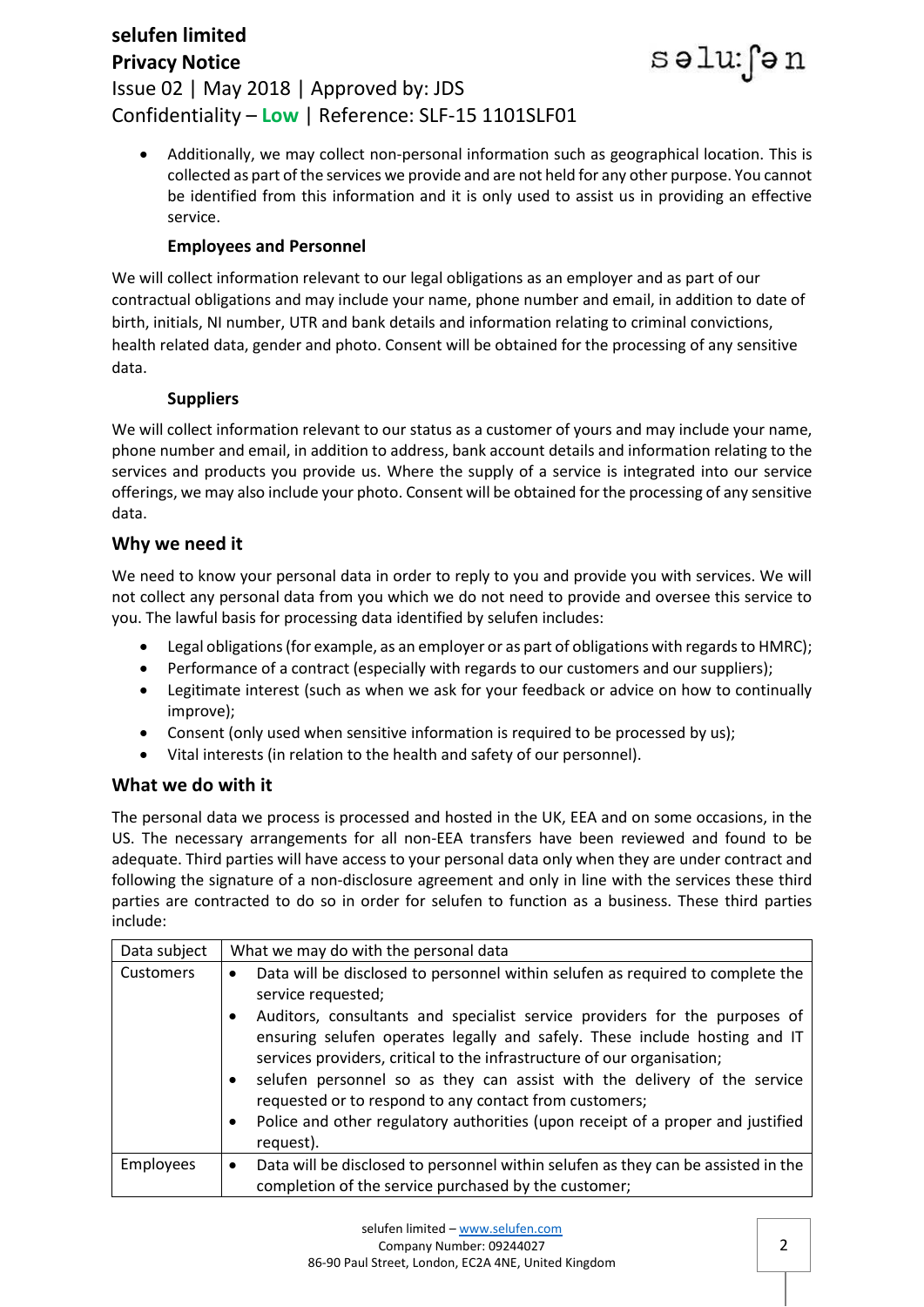#### **selufen limited** səlu: fən **Privacy Notice** Issue 02 | May 2018 | Approved by: JDS Confidentiality – **Low** | Reference: SLF-15 1101SLF01



If there is a duty to disclose or share your personal data in order to comply with any legal obligation, or to enforce or apply our terms and conditions of supply and/or any other agreements; or to protect the rights, property, or safety of selufen, our customers, or others. This includes exchanging information with other companies and organisations for the purposes of fraud protection and credit risk reduction.

#### **How long we keep it**

Customer personal data will be retained for no more than three years following the completion of each contract, unless you exercise your rights highlighted below. Employee and financial data will be retained for six years from the end of their contract with selufen. Of course we will look to retain records for no longer than is necessary.

#### **What we would also like to do with it**

We do not collect personal data for marketing purposes. We publish articles from time to time and simply post these on our website and/or on social media sites to assist and generate interest in our business. We will not record any personal data that may be used by cookies in order for this website to interact with you.

### **What are your Data Subject Access Rights?**

You have the right for the following:

- 1. **The right to be informed** data subjects must be aware of what personal data we have about them and what we are doing with it;
- 2. **The right of access** data subjects can request we provide them the personal data we have about them;
- 3. **The right to rectification** Data subjects can have their personal data rectified if it is inaccurate or incomplete;
- 4. **The right to erasure** (or the 'right to be forgotten') Data subjects have the right for their data to be erased where the personal data is no longer necessary in relation to the purpose for which it was collected/processed, if consent is withdrawn or there are no overriding legitimate interest to continue processing;
- 5. **The right to restrict processing** Data subjects have the right to restrict the processing of personal data where they have contested its accuracy, where they have objected to the processing and we are considering whether we have a legitimate ground which overrides this and where processing is unlawful;
- 6. **The right to data portability** The right to data portability allows data subjects to move, copy or transfer personal data easily from one IT environment to another in a safe and secure way, without hindrance to usability;